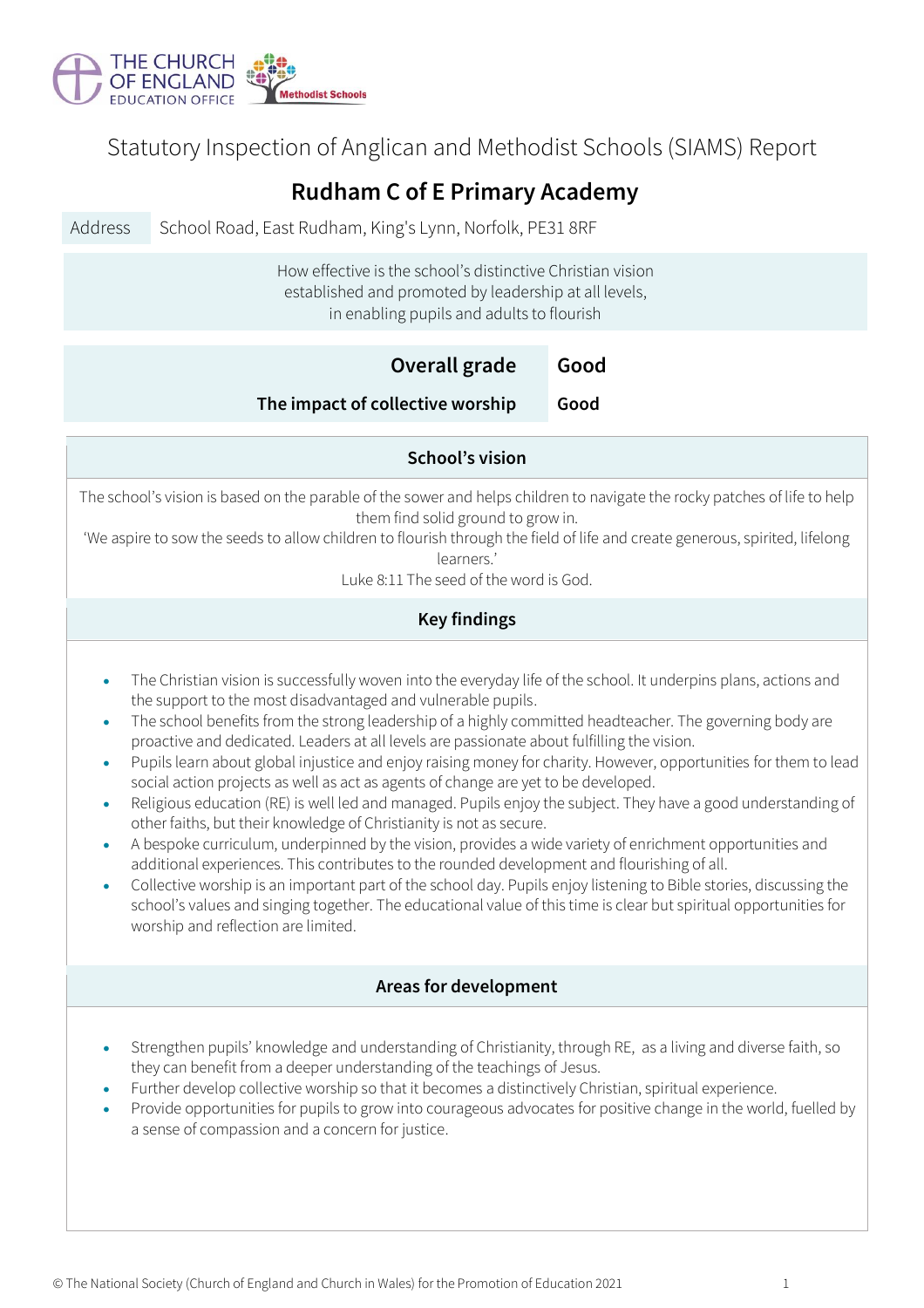How effective is the school's distinctive Christian vision, established and promoted by leadership at all levels, in enabling pupils and adults to flourish?

## **Inspection findings**

Rudham is a caring school, deeply committed to the flourishing of every pupil and adult. Leaders articulate with passion and practical illustration how the Christian vision, based on the Biblical story the parable of the sower, underpins its work. Strong leadership is provided by the executive headteacher who established the sharing of expertise across the federation of three schools. Governors monitor the impact of the vision and evaluate its influence on school life. Restrictions on visits have not been a barrier to the support and challenge they offer.

The vision drives strategic decisions, including those with financial implications. This includes subscribing to a special educational needs service which reduces wait times for interventions. Parents who previously struggled to access support value this and pupils flourish because of the provision they receive.

Rudham is fully inclusive, and pupils are welcomed and accepted as they are, for who they are. Vulnerable and disadvantaged pupils are well cared for. Parents describe the school as supportive and appreciate staff who listen and help. Staff wisely and sensitively adapt the curriculum to reflect the rural context of the school and challenge and meet the needs of every child. Continued emotional, social, and academic support is available through the school's post lockdown recovery curriculum, including good provision for mental health.

All describe the school as a family where everyone works together for the benefit of all. As one pupil said, 'someone will always pick you up if you fall down.' Restorative principles underpin the behaviour policy, enabling pupils to practice forgiveness and reconciliation when disagreements take place. Pupils delight in each other's achievements through a strong culture of celebration and a wide range of awards such as artist of the month.

The Bible story underpinning the vision (how seeds can grow in different types of soil) supports the school community to learn. Pupils reflect on how the rocky patches in life, such as those experienced during the pandemic, can be character building. This teaching continues to be embedded in school life where pupils are taught strategies to build resilience and perseverance. As one pupil said 'we can flourish even during the tough times'. Families appreciated the additional support offered during the pandemic. Food parcels were provided for those in need. The allocation of school places during lockdown was sensitively managed. Regular communication and online collective worship enabled the community to feel connected during a time of isolation.

The vision underpins a rich curriculum. Topics such as 'secrets of the pyramids' excite pupils to learn. Visits, visitors and workshops provide further enrichment and bring learning alive. Pupils enjoy opportunities to respond creatively across a range of subjects. They are proud of their artwork and vibrant displays. A wide variety of after school and lunch time clubs are also available. These provide additional opportunities for flourishing.

The spiritual development of pupils is taken seriously with planned opportunities for children to reflect and 'simply be'. Godly play (a style of telling bible stories) creates a safe space to reflect and wonder. The pilgrimage to the shrine at Walsingham was planned as both an educational and spiritual experience.

The school is outward looking. There is an aspiration for every child to learn about the wider global society. The curriculum enables pupils to understand disadvantage and the exploitation of the natural world through topics on extreme earth and deforestation, for example. Pupils raise considerable sums for charity such as Kitz4Kids and 'The Eilidh Brown Memorial Fund'. Pupils vote on where to donate harvest collections. Compassion for others motivates pupil participation in these events organised by the school or by parents. However, pupils are not yet independent courageous advocates for change, who identify and lead their own social action projects in response to identified injustices.

Collective worship is valued by all. During this time pupils encounter Biblical teaching, enjoy listening to stories, singing favourite songs and reflecting on Bible verses. From knowledge gained in collective worship, they explain how Biblical proverbs helps them make good choices. Pupils appreciate how the takeaway thought at the end of worship enables them to put into practice what they have heard. Worship begins with a liturgy using a Bible, cross and candle. However, their use has not yet been refined, so pupils are unclear of their significance. Words spoken remind children of the purpose of worship, but opportunities for them, and adults, to think, reflect and connect with something other than themselves are missed. Worship is not consistently a spiritual experience as a result. The educational value of collective worship is strong. Teachers ask open questions and pupils engage in thoughtful discussion. Pupils